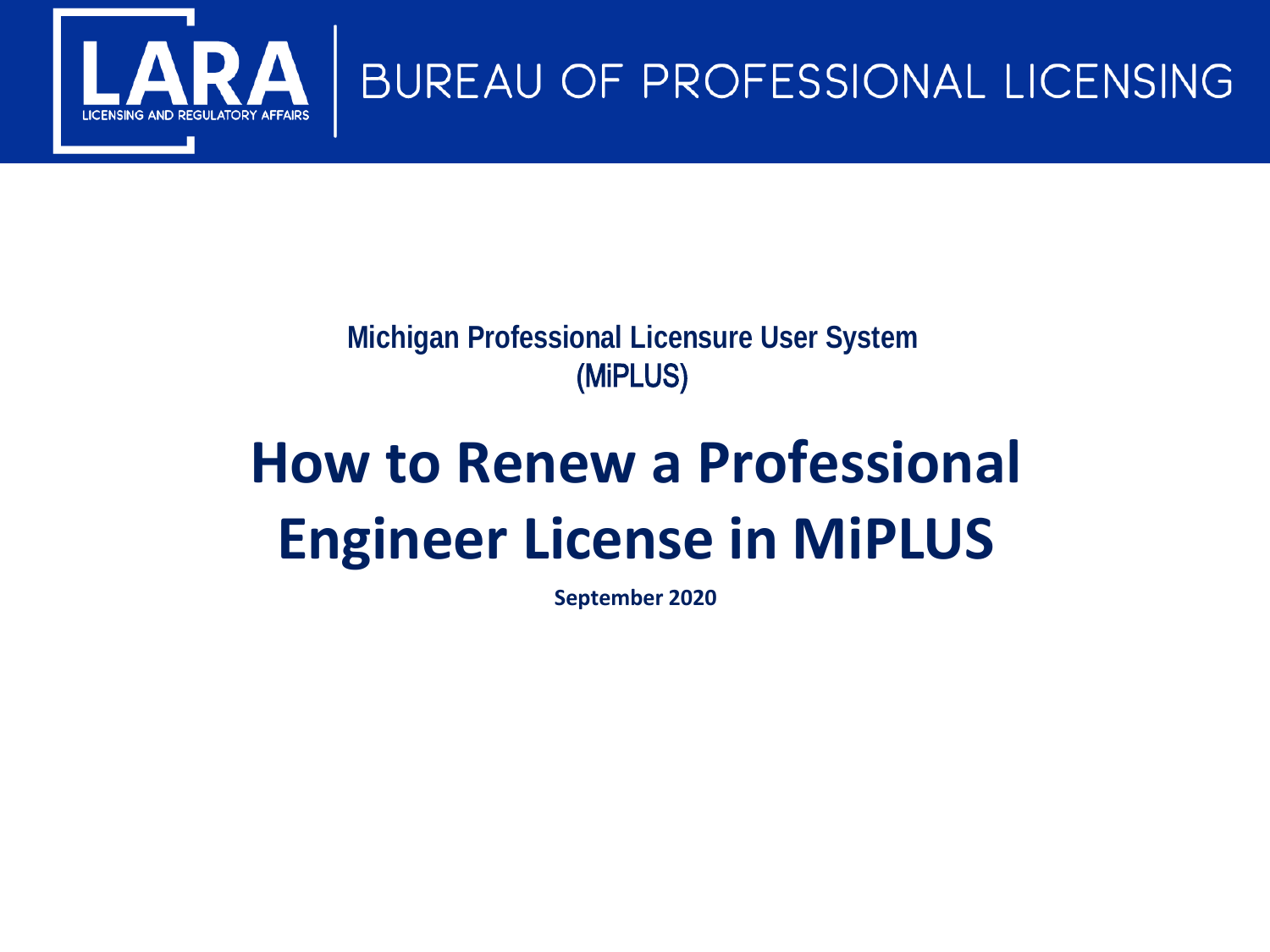

### **Professional Engineer Renewal in MiPLUS**

#### Proceed to the MiPLUS website at: www.michigan.gov/miplus. Please use the username/email and password you created.

| Home | <b>Licenses</b>              |  | <b>Enforcement</b> |  |           |                                                               |  |         |  |  |
|------|------------------------------|--|--------------------|--|-----------|---------------------------------------------------------------|--|---------|--|--|
|      | <b>Advanced Search</b>       |  |                    |  |           |                                                               |  |         |  |  |
|      |                              |  |                    |  |           |                                                               |  |         |  |  |
|      | User Name or E-mail:         |  |                    |  | Password: |                                                               |  | Login » |  |  |
|      | Remember me on this computer |  |                    |  |           | I've forgotten my password New Users: Register for an Account |  |         |  |  |

#### **Please Login**

Many online services offered by MiPLUS require login for security reasons. If you are an existing user, please enter your user name and password in the box above.

#### **New Users**

If you are a new user, you may register for a MiPLUS account. It only takes a few simple steps and you'll have the added benefits of seeing a complete history of applications, paying fees, checking on the status of pending activities, and more.

#### What would you like to do today?

To get started, select one of the services listed below:

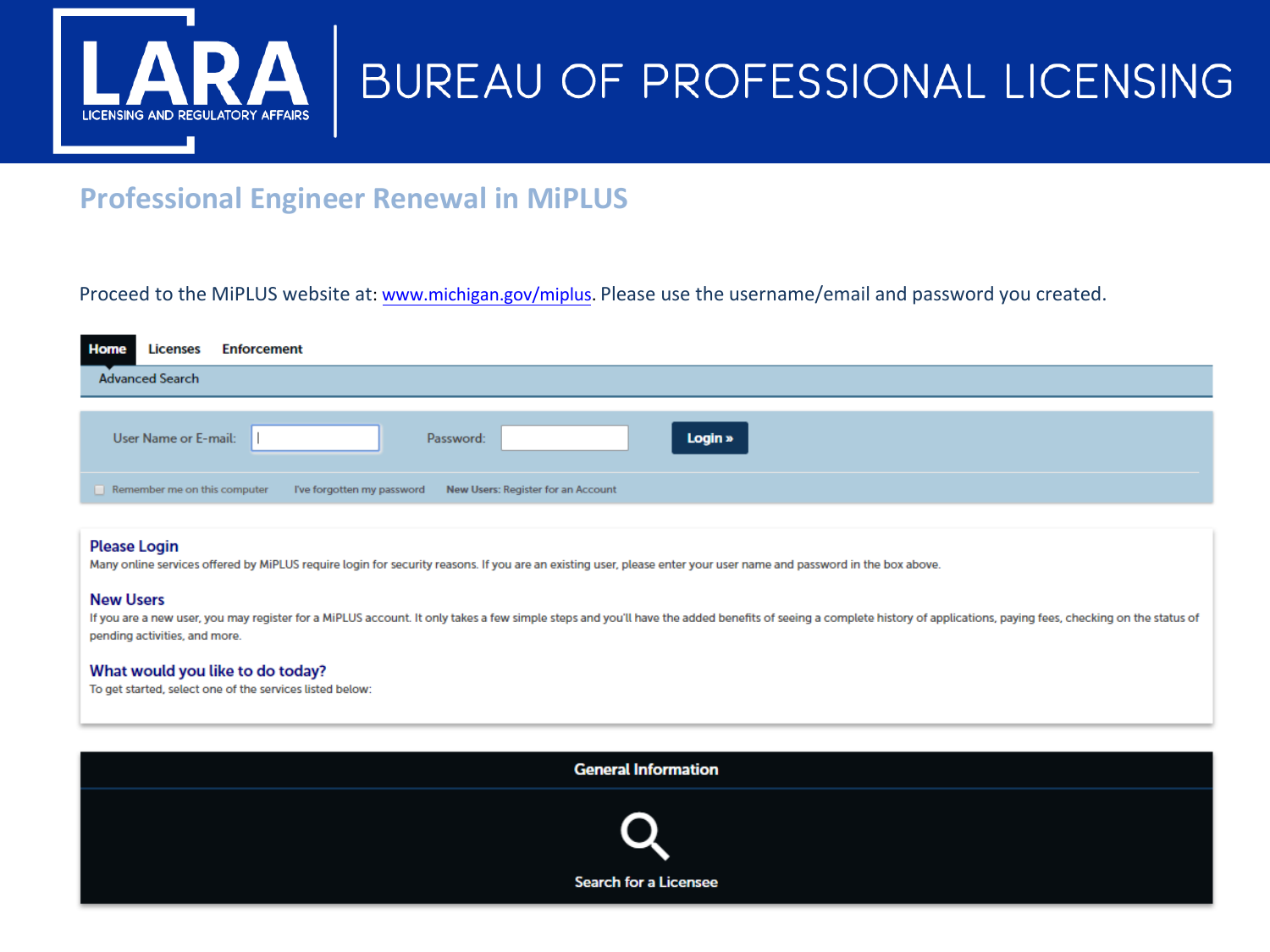

## **Professional Engineer Renewal in MiPLUS**

#### Login and click on **Licenses** at the top.



#### **Welcome, Art John VanDelay**

You are now logged in. If you have any questions regarding MiPLUS and how to link your existing license to your account, please visit our FAQ's page.

#### What would you like to do today?

Select one of the services listed below or if you need to renew your license click on the words "My Records" listed above.

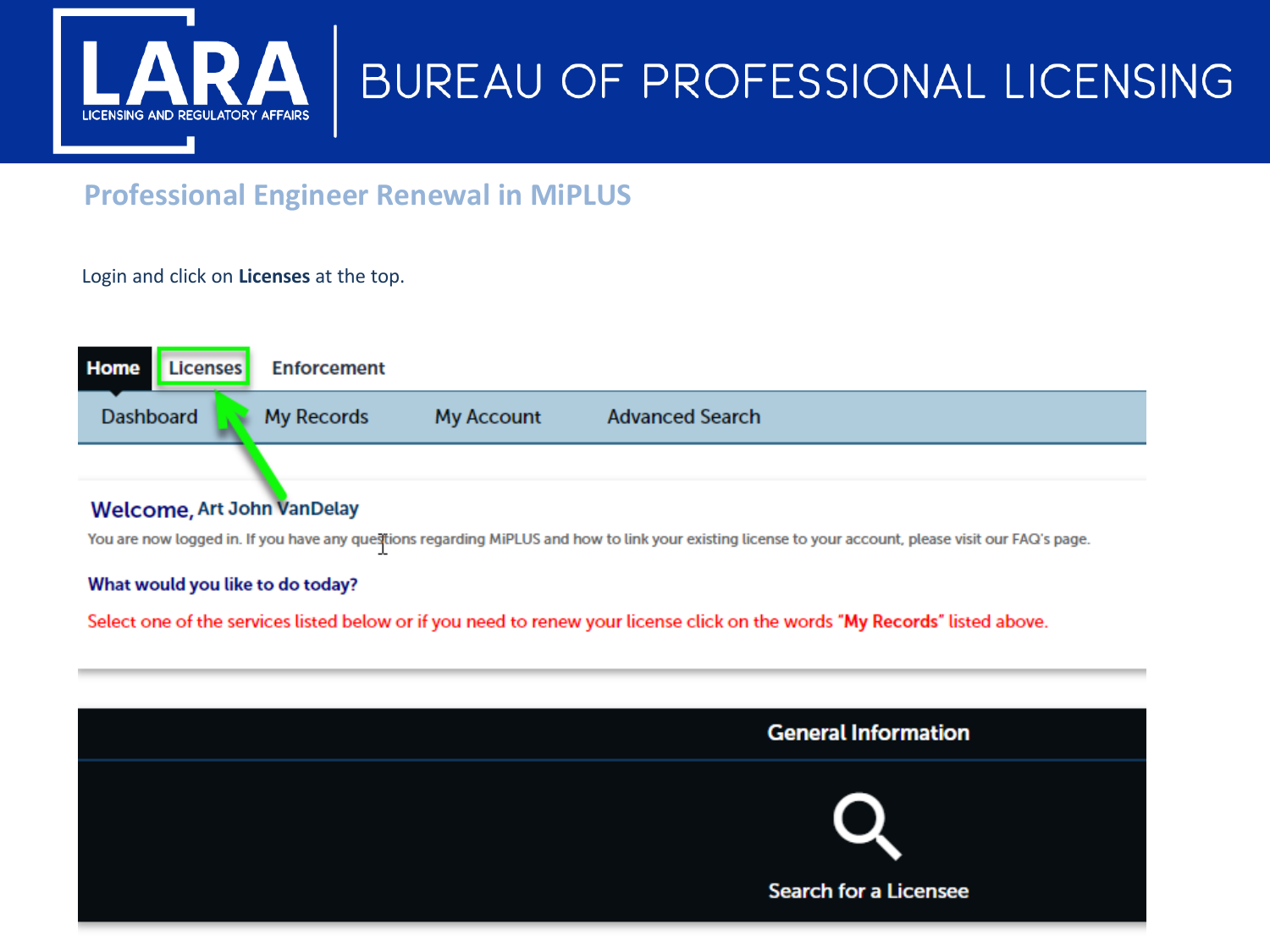

## **Professional Engineer Renewal in MiPLUS**

#### Click on Click here to Renew License.

Note: If you have changes to your address, contact information, or name, you may submit those changes with your renewal application during the steps that follow.

NOTE: If you would like to Renew your license follow these instructions:

- You must use a desktop or laptop computer to complete the registration and renewal process.
- Login to MiPLUS. ä
- Click on the "Licenses" tab.  $\bullet$
- Find your License Number under the "Record Number" column. Click on the "Renew License" link located under the "Action" column.  $\bullet$

#### **Enforcement Licenses** Home

Apply for a License or Submit a Request (Certified License Verification)

### **Records**

#### Showing 1-20 of 57 |

| <b>Action</b>                                             | <b>Record Number</b> | <b>Record Type</b>                   | <b>Status</b> | <b>Expiration Date</b> | <b>Name</b>        |
|-----------------------------------------------------------|----------------------|--------------------------------------|---------------|------------------------|--------------------|
| <b>Click here to Renew License</b><br>Modification        | 1301000022           | <b><i><u>Investitudense</u></i></b>  | Active        | 08/31/2020             | VanDelay, Art John |
| <b>Click here to Renew License</b><br><b>Modification</b> | 6201000025           | <b>Professional Engineer License</b> | Active        | 08/31/2020             | VanDelay, Art John |
| <b>Click here to Renew License</b><br>Modification        | 4001000016           | <b>Professional Surveyor License</b> | Active        | 08/31/2020             | VanDelay, Art John |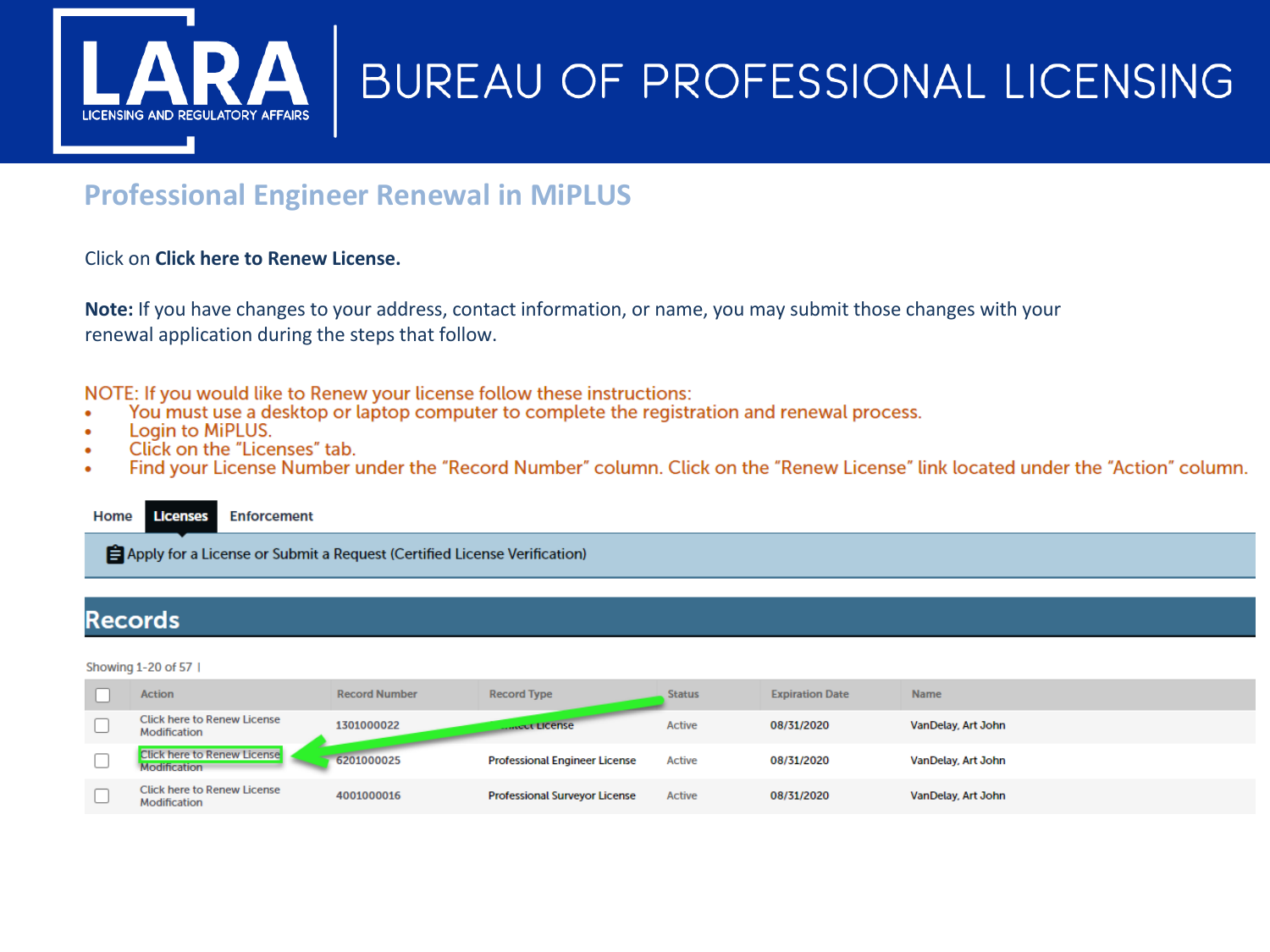

## **Professional Engineer Renewal in MiPLUS**

#### Use the drop down menu to select the Michigan county applicable to your license address and click **Continue Application.**

| Home<br><b>Licenses</b><br><b>Enforcement</b>                            |                               |          |            |                              |  |  |  |  |
|--------------------------------------------------------------------------|-------------------------------|----------|------------|------------------------------|--|--|--|--|
| Apply for a License or Submit a Request (Certified License Verification) |                               |          |            |                              |  |  |  |  |
| <b>Professional Engineer Renewal</b>                                     |                               |          |            |                              |  |  |  |  |
| 1 Contact<br>Information                                                 | 2 Supporting<br>Documentation | 3 Review | 4 Pay Fees | 5 Record Submitted           |  |  |  |  |
| Step 1: Contact Information > Contact Information                        |                               |          |            | * indicates a required field |  |  |  |  |
| <b>County</b>                                                            |                               |          |            |                              |  |  |  |  |
| County                                                                   |                               |          |            |                              |  |  |  |  |

\* If you are an Individual, select the County applicable to your license address; If you are a Business, select the County applicable to the PHYSICAL location of your business:

Ingham

Save and resume later

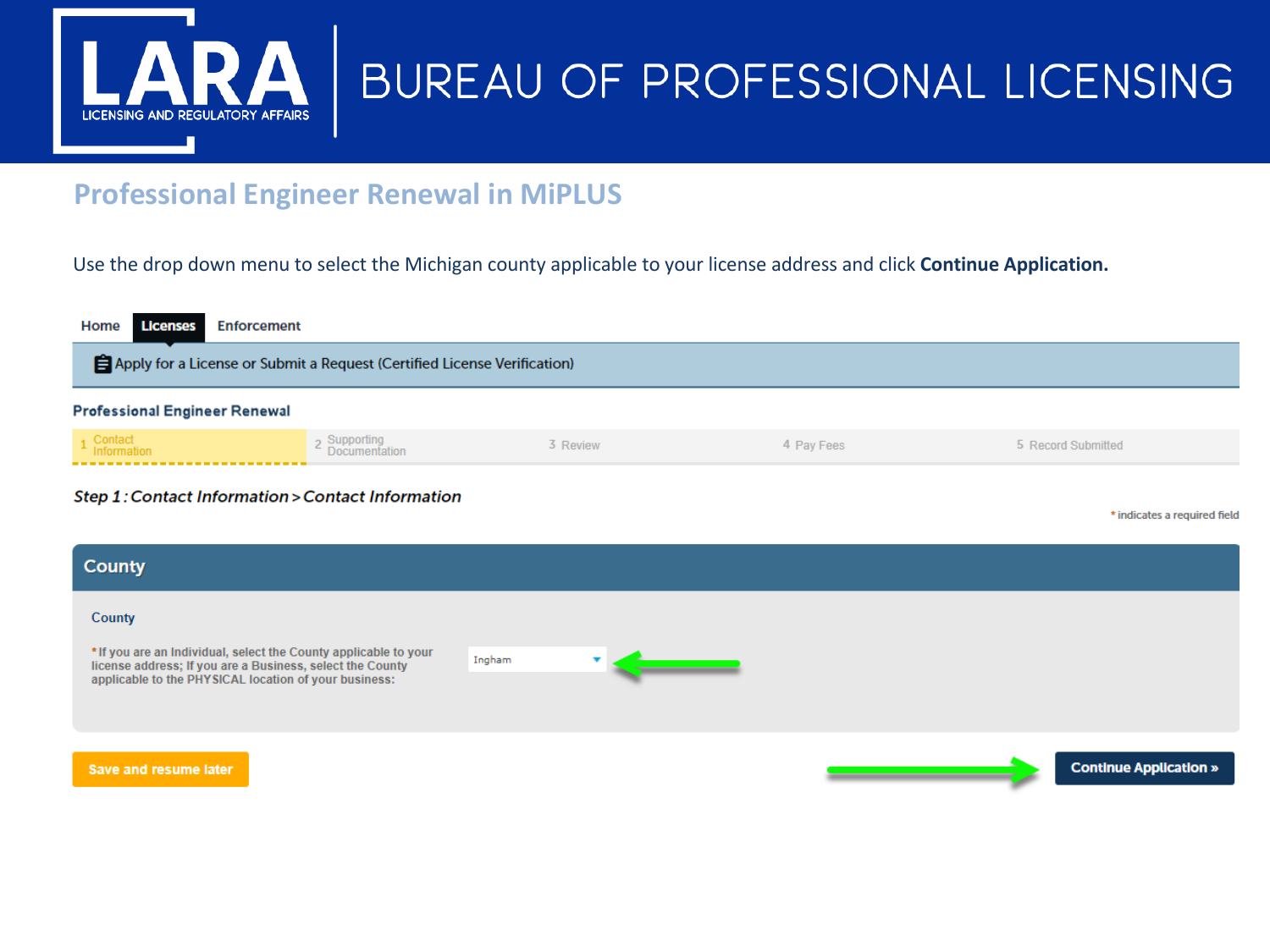

### **Professional Engineer Renewal in MiPLUS**

Select **Yes** to enter any contact information updates if needed or scroll down to proceed.



**Dhong and Email Modification**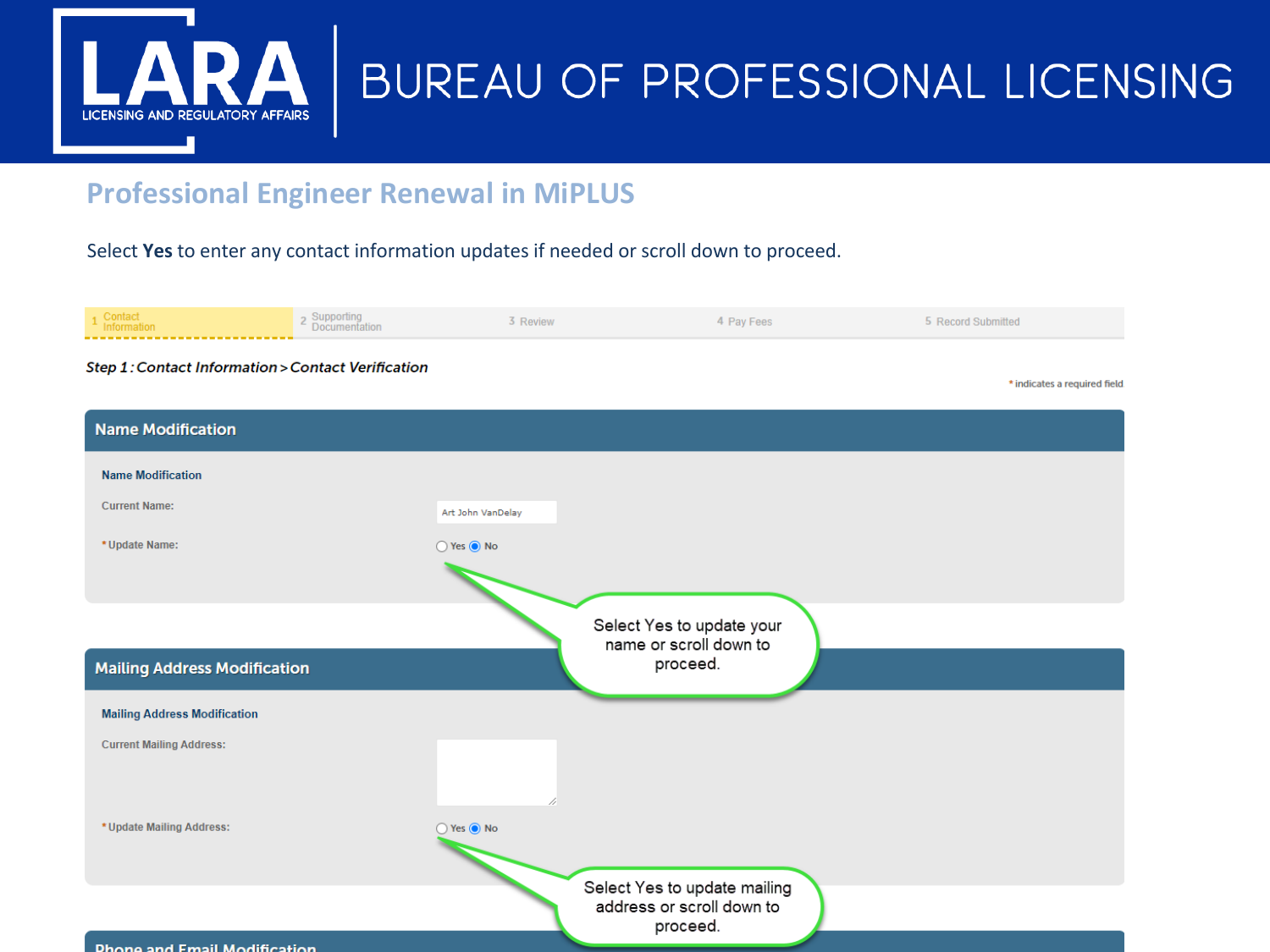

## **Professional Engineer Renewal in MiPLUS**

Make any needed name, address, or contact modifications, then click **Continue Application.**



Save and resume later

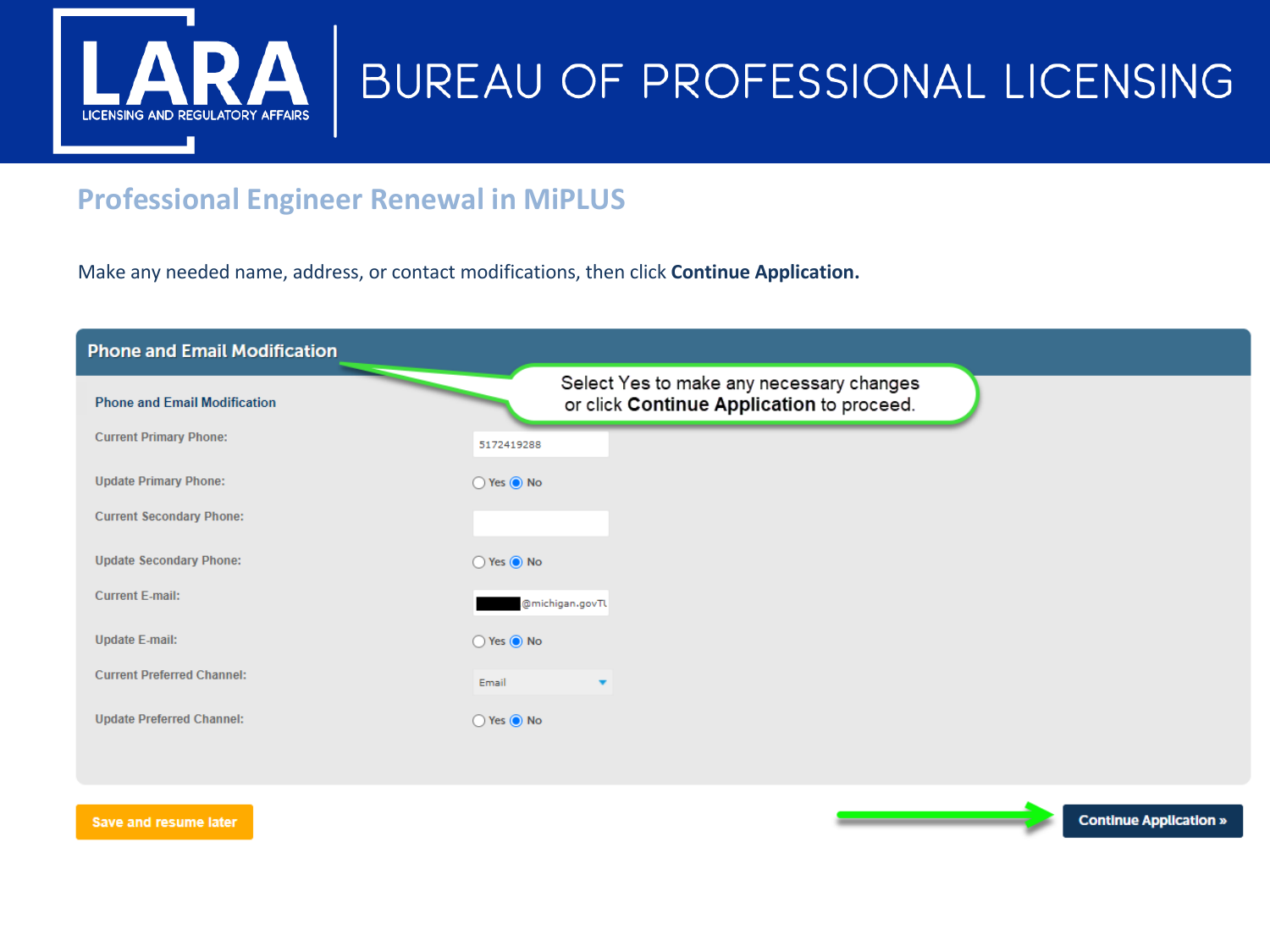

Save and resume later

## BUREAU OF PROFESSIONAL LICENSING

### **Professional Engineer Renewal in MiPLUS**

You do **NOT** need to upload continuing education documents for renewal. You must retain documentation for up to 4 years from your renewal application in the event you are selected for audit.

If you provided a name change in the previous steps, you can click **Add** to upload the required proof of legal name change as shown on the follow pages.



#### **Step 2: Supporting Documentation > Supporting Documentation**

\* indicates a required field.

| <b>Attachments</b>                                                                                                                                                                                                                                                                                                                           |             |             |                      |               |  |  |  |  |  |
|----------------------------------------------------------------------------------------------------------------------------------------------------------------------------------------------------------------------------------------------------------------------------------------------------------------------------------------------|-------------|-------------|----------------------|---------------|--|--|--|--|--|
| Documentation to support your application may be uploaded here.<br>The maximum file size allowed is 150 MB.<br>ade; adp; bat; chm; cmd; com; cpl; exe; hta; htm; html; ins; isp; jar; js; jse; lib; lnk; mde; mht; mhtml; msc; msp; mst; php; pif; scr; sct; shb; sys; vb; vbe; vbs; vxd; wsc; wsf; wsh are disallowed file types to upload. |             |             |                      |               |  |  |  |  |  |
| Name                                                                                                                                                                                                                                                                                                                                         | <b>Type</b> | <b>Size</b> | <b>Latest Update</b> | <b>Action</b> |  |  |  |  |  |
| No records found.                                                                                                                                                                                                                                                                                                                            |             |             |                      |               |  |  |  |  |  |
|                                                                                                                                                                                                                                                                                                                                              |             |             |                      |               |  |  |  |  |  |
| Add                                                                                                                                                                                                                                                                                                                                          |             |             |                      |               |  |  |  |  |  |
|                                                                                                                                                                                                                                                                                                                                              |             |             |                      |               |  |  |  |  |  |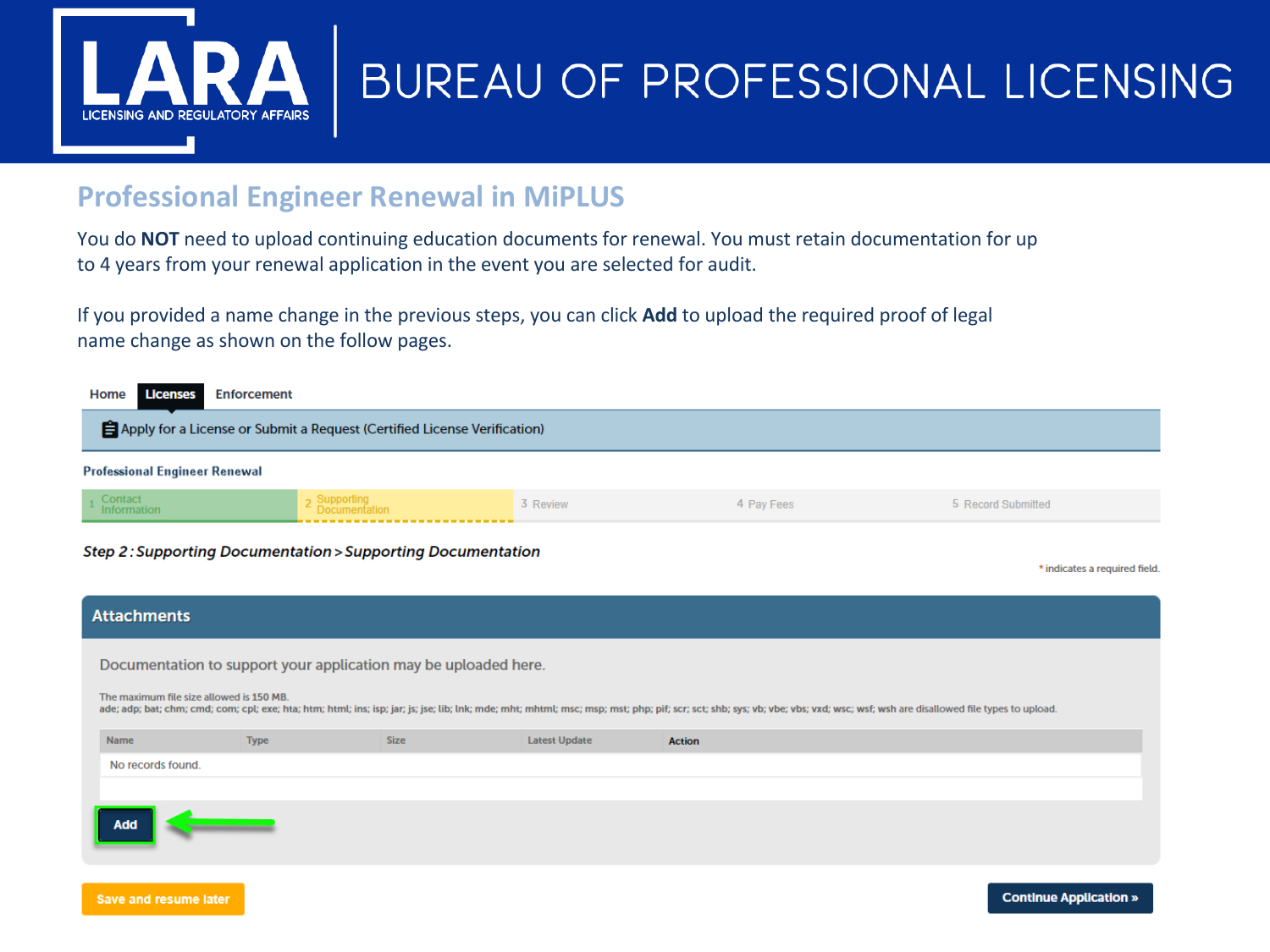

## **Professional Engineer Renewal in MiPLUS**

#### Click **Add**. Locate the file on you computer that you wish to upload. After upload is at 100%, click **Continue Application.**

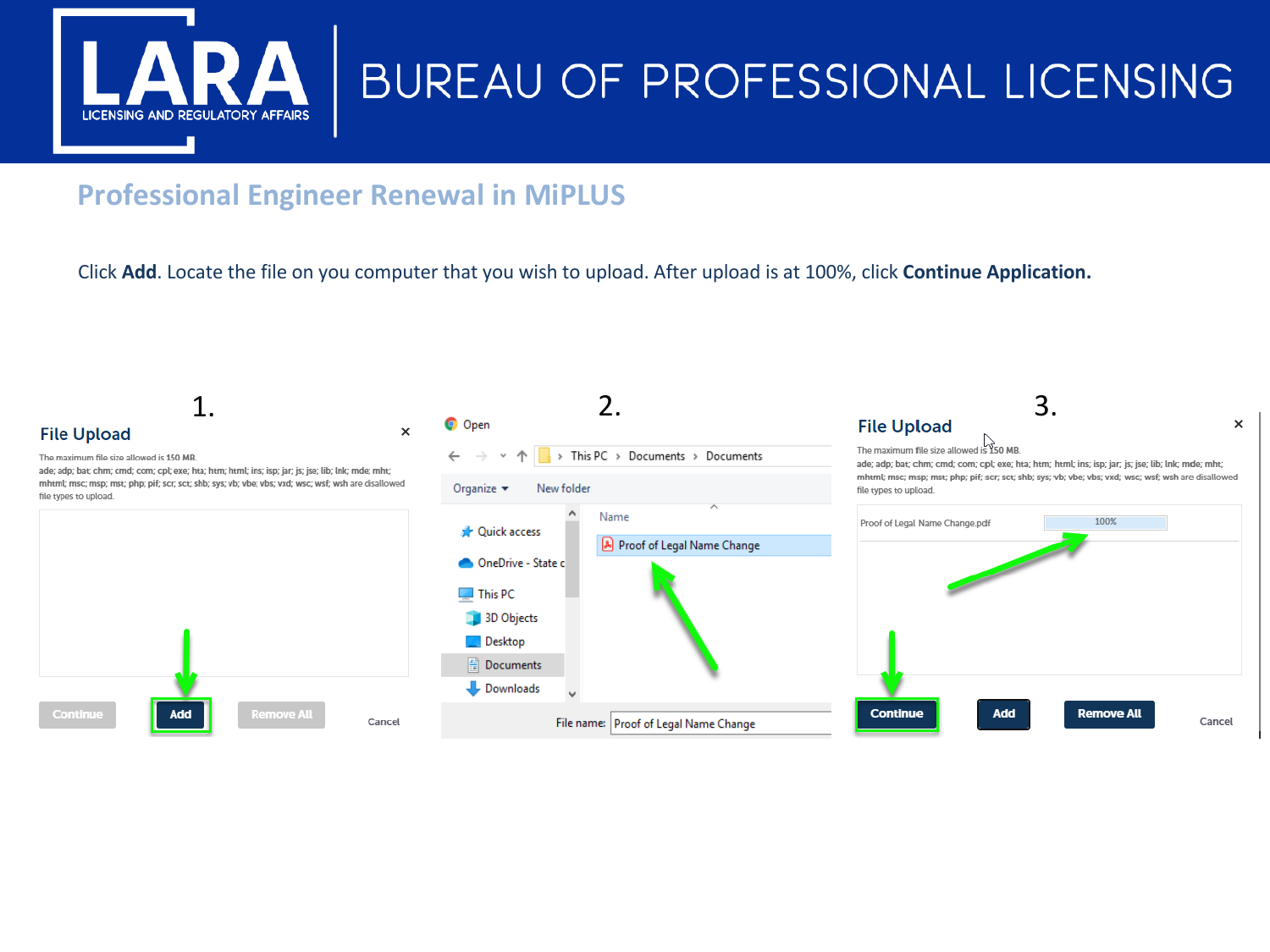

### **Professional Engineer Renewal in MiPLUS**

Click the drop-down list to select the Type of document attached, enter a Description as applicable and click Save.

|  |  | <b>Attachments</b> |  |  |
|--|--|--------------------|--|--|
|  |  |                    |  |  |

Documentation to support your application may be uploaded here.

The maximum file size allowed is 150 MB.

ade; adp; bat; chm; cmd; com; cpl; exe; hta; htm; html; ins; isp; jar; js; jse; lib; lnk; mde; mht; mhtml; msc; msp; mst; php; pif; scr; sct; shb; sys; vb; vbe; vos; vust; wsc; wsf; wsh are disallowed file types to upload.

| No records found.<br>P<br>*Type:<br>Remove<br>Proof of Legal Name<br>$\overline{\mathbf{v}}$<br>File:<br>Proof of Legal Name Change.pdf<br>100%<br>Description:<br>Proof of legal name change.<br>Click Continue Application after saving<br>any uploaded documents or if no<br>spell check<br>documents were uploaded<br><b>Remove All</b><br><b>Save</b><br>Add |      |             |      |                      |               |  |
|-------------------------------------------------------------------------------------------------------------------------------------------------------------------------------------------------------------------------------------------------------------------------------------------------------------------------------------------------------------------|------|-------------|------|----------------------|---------------|--|
|                                                                                                                                                                                                                                                                                                                                                                   | Name | <b>Type</b> | Size | <b>Latest Update</b> | <b>Action</b> |  |
|                                                                                                                                                                                                                                                                                                                                                                   |      |             |      |                      |               |  |
|                                                                                                                                                                                                                                                                                                                                                                   |      |             |      |                      |               |  |
|                                                                                                                                                                                                                                                                                                                                                                   |      |             |      |                      |               |  |
|                                                                                                                                                                                                                                                                                                                                                                   |      |             |      |                      |               |  |
|                                                                                                                                                                                                                                                                                                                                                                   |      |             |      |                      |               |  |
|                                                                                                                                                                                                                                                                                                                                                                   |      |             |      |                      |               |  |
| Continue Application »<br>Save and resume later                                                                                                                                                                                                                                                                                                                   |      |             |      |                      |               |  |

**Continue Application »**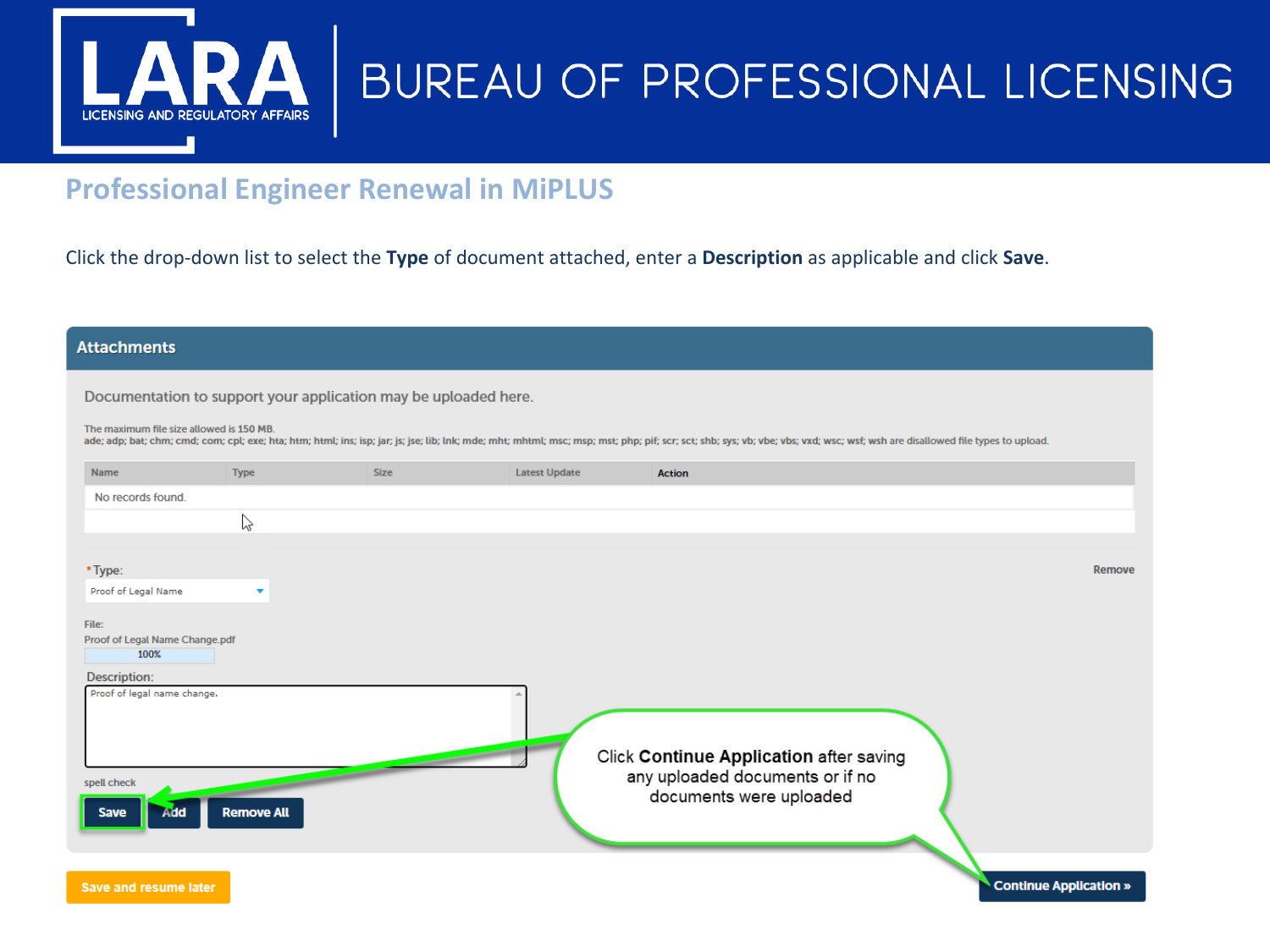

### **Professional Engineer Renewal in MiPLUS**

**Carefully read and review** the Renewal Application Certification Statement. Do NOT submit a renewal application if you have not met all of the continuing education requirements at the time of submitting the application.

Click **Continue Application** and proceed to the payment screens for payment.

| <b>Attachments</b>                       |                                                                                                                                                                                                                                                                                                                                                                                                                                                                                                                                                                                           |             |                      |                              | <b>Edit</b>                                                                                                                                                                                                                   |  |  |  |  |
|------------------------------------------|-------------------------------------------------------------------------------------------------------------------------------------------------------------------------------------------------------------------------------------------------------------------------------------------------------------------------------------------------------------------------------------------------------------------------------------------------------------------------------------------------------------------------------------------------------------------------------------------|-------------|----------------------|------------------------------|-------------------------------------------------------------------------------------------------------------------------------------------------------------------------------------------------------------------------------|--|--|--|--|
| The maximum file size allowed is 150 MB. |                                                                                                                                                                                                                                                                                                                                                                                                                                                                                                                                                                                           |             |                      |                              | ade; adp; bat; chm; cmd; com; cpl; exe; hta; htm; html; ins; isp; jar; js; jse; lib; lnk; mde; mht; mhtml; msc; msp; mst; php; pif; scr; sct; shb; sys; vb; vbe; vbs; vxd; wsc; wsf; wsh are disallowed file types to upload. |  |  |  |  |
| <b>Name</b>                              | <b>Type</b>                                                                                                                                                                                                                                                                                                                                                                                                                                                                                                                                                                               | <b>Size</b> | <b>Latest Update</b> | <b>Action</b>                |                                                                                                                                                                                                                               |  |  |  |  |
| <b>Proof of Legal Name</b><br>Change.pdf | <b>Proof of Legal Name</b>                                                                                                                                                                                                                                                                                                                                                                                                                                                                                                                                                                | 581.03 KB   | 08/31/2020           | Actions $\blacktriangledown$ |                                                                                                                                                                                                                               |  |  |  |  |
|                                          | By submitting this application, I certify that I have fulfilled the continuing education (CE) requirements in accordance with the<br>Occupational Code, PA 299 of 1980, as amended, and Administrative Rules for my profession. I certify all information to be true and<br>correct and understand that any misrepresentation or fraud may be cause for disciplinary action. I understand all licensees may be<br>subject to an audit of CE records by the Department and failure to properly maintain records or provide evidence of compliance may<br>be cause for disciplinary action. |             |                      |                              |                                                                                                                                                                                                                               |  |  |  |  |
| Save and resume later                    | $\vee$ By checking this box, I agree to the above certification.                                                                                                                                                                                                                                                                                                                                                                                                                                                                                                                          |             |                      |                              | Date: 08/31/2020<br><b>Continue Application »</b>                                                                                                                                                                             |  |  |  |  |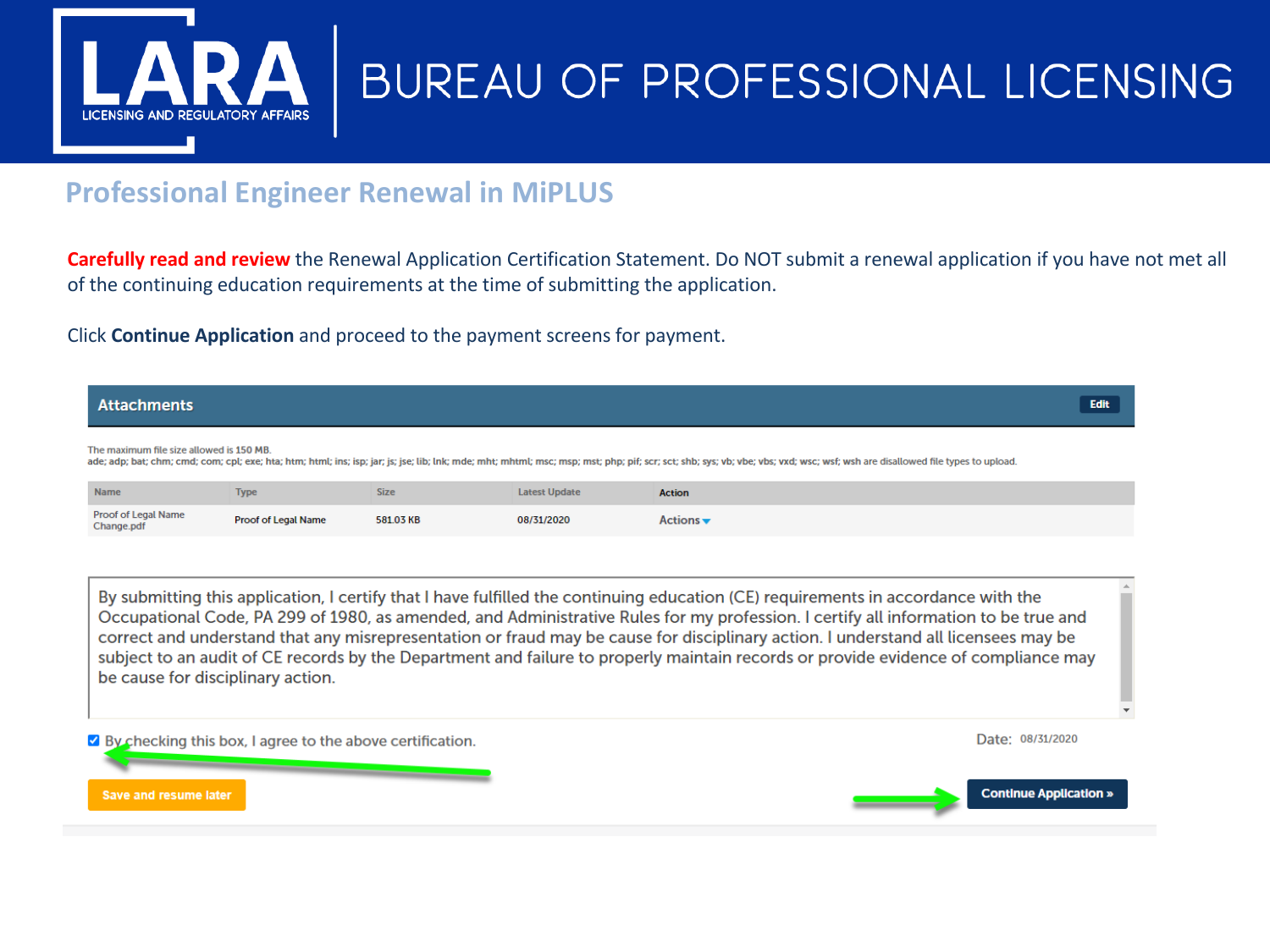

### **Professional Engineer Renewal in MiPLUS**

#### Click Continue Application and proceed to the payment screens for payment.



#### Step 4: Pay Fees

Listed below are the license fees based upon the information you've entered.

The application processing fee is a one-time fee for each license type you have applied for. A license fee will be assessed for each year your license will be issued until your next renewal. A renewal fee is assessed for the complete renewal length. For eligible professionals the quantity listed for the controlled substance and/or drug control license fee may differ from your primary license, however both the primary and controlled substance and/or drug control licenses will be renewed for the same length of time.

#### **License-Related Fees**

| Fees                              | Qtv. | Amount  |
|-----------------------------------|------|---------|
| Professional Engineer Renewal Fee |      | \$80.00 |

#### TOTAL FEES: \$80.00

Note: Click Continue Application to proceed to our payment processor.

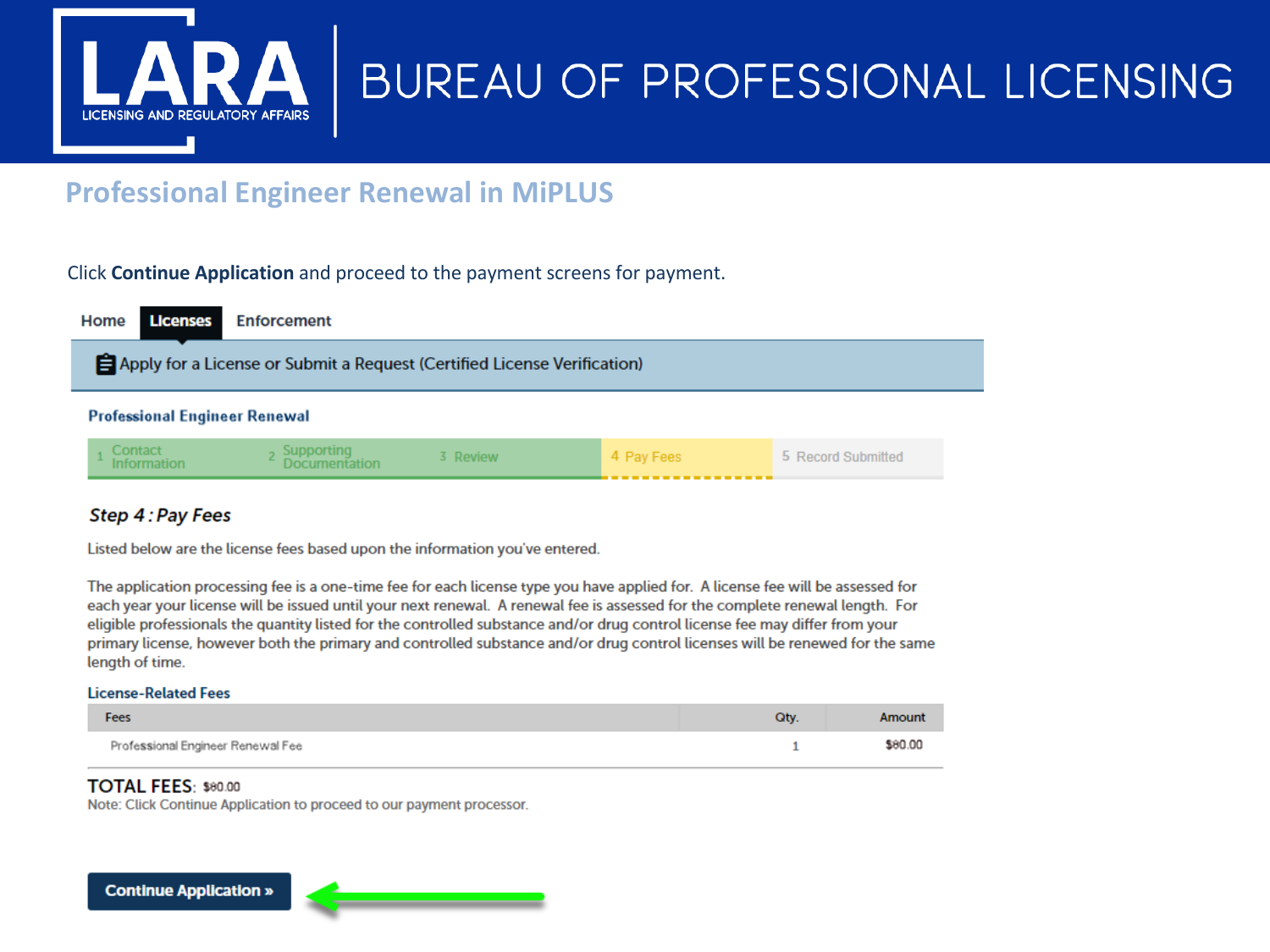

## **Professional Engineer Renewal in MiPLUS**

Application fees may be paid using a **credit/debit card** with the **VISA, MasterCard or DISCOVER** symbol. Click **Next** to proceed to payment.

#### **Payment Method**

#### **MI Professional Licensing**

Welcome to the CEPAS Credit Card Processing Payment Module for MI Professional Licensing. This process is being used as a secure means of processing online payments 24 hours a day, seven days a week. Payment may be made using a valid Credit or Debit card (Visa, MasterCard, or Discover). In order to make a payment, please select 'Next' below.

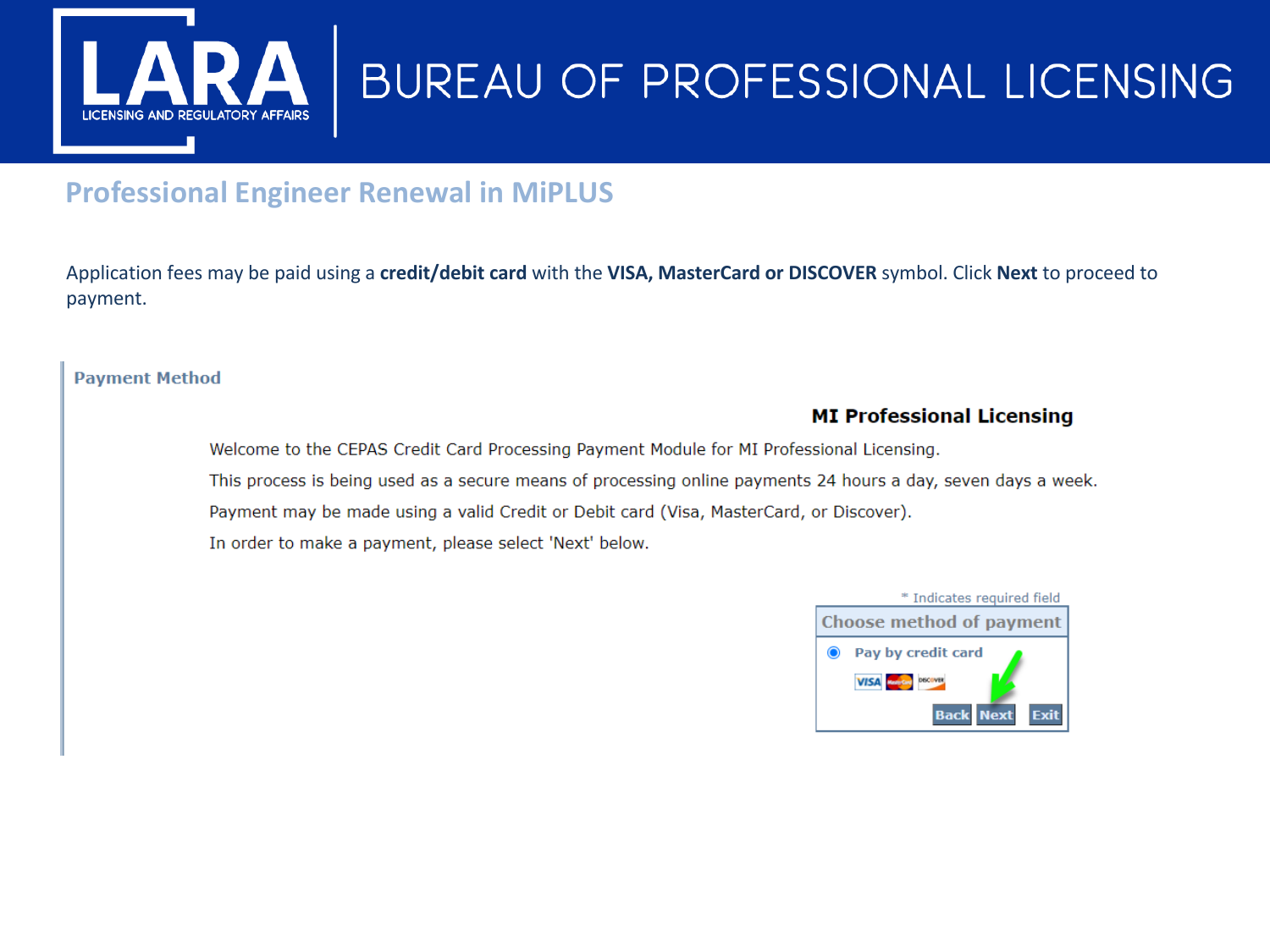

### **Professional Engineer Renewal in MiPLUS**

Enter the **Billing Address** information and **Payment Method i**nformation as required. Click **Next**.

|                                 | * Indicates required field                |
|---------------------------------|-------------------------------------------|
| <b>Billing Address</b>          |                                           |
| <b>Use Business Name</b>        |                                           |
| *First Name:                    |                                           |
| M.I.:                           |                                           |
| *Last Name:                     |                                           |
| *Street Line 1:                 |                                           |
| <b>Street Line 2:</b>           |                                           |
| *City:                          |                                           |
|                                 | *State: Select State<br>v                 |
| *Zip:                           |                                           |
|                                 | *Country: UNITED STATES                   |
| *Phone:                         |                                           |
| *E-Mail:                        |                                           |
|                                 |                                           |
| <b>Payment Details</b>          |                                           |
| *Payment Amount: 70.00 USD      |                                           |
| <b>Payment Method</b>           |                                           |
| *Name on Card:                  |                                           |
| *Card Number:                   |                                           |
|                                 | * Month                                   |
| *Expiration Date:               | v<br>* Year                               |
| *Card Verification Value(CVV2): | What's This?                              |
|                                 | <b>Exit</b><br><b>Back</b><br><b>Next</b> |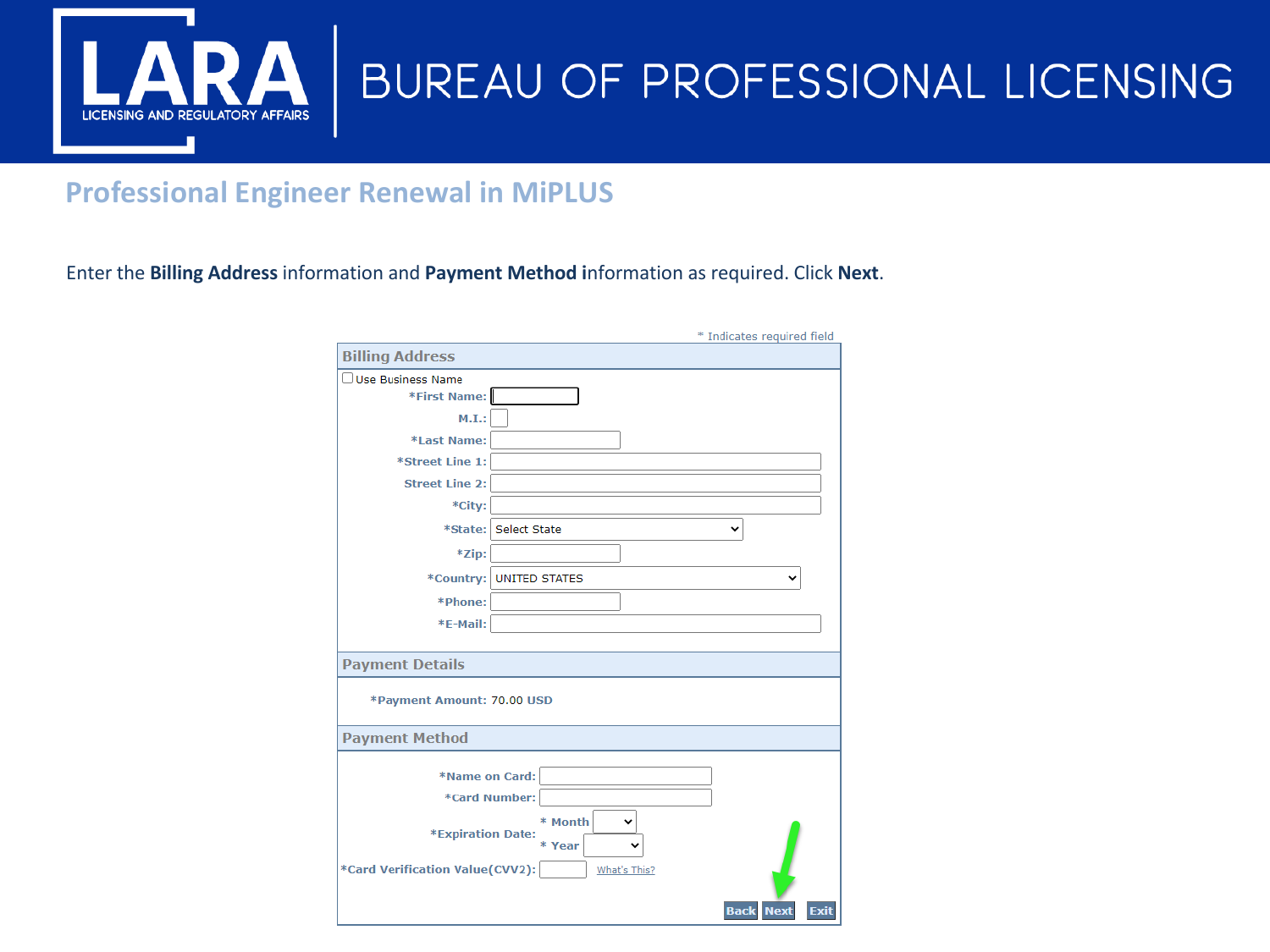

### **Professional Engineer Renewal in MiPLUS**

Review the the payment information entered and then click **Pay Now**.

| <b>Address</b>                                                                                                              |                                                     |                       |
|-----------------------------------------------------------------------------------------------------------------------------|-----------------------------------------------------|-----------------------|
| <b>Billing Address:</b><br>John Smith<br>123 Main St<br>Lansing, MI 85284<br>$(517) 555 - 1212$<br>johnsmith48917@gmail.com | Processing Request, please wait                     |                       |
| <b>Payment Method</b>                                                                                                       |                                                     |                       |
| Credit Card VISA<br>John Smith<br>x1111 02/21                                                                               |                                                     |                       |
| <b>Payment Amount</b>                                                                                                       |                                                     |                       |
| Amount:                                                                                                                     | 80.00 USD<br><b>Total: 80.00 USD</b><br><b>Back</b> | <b>Pay Now</b><br>Exi |